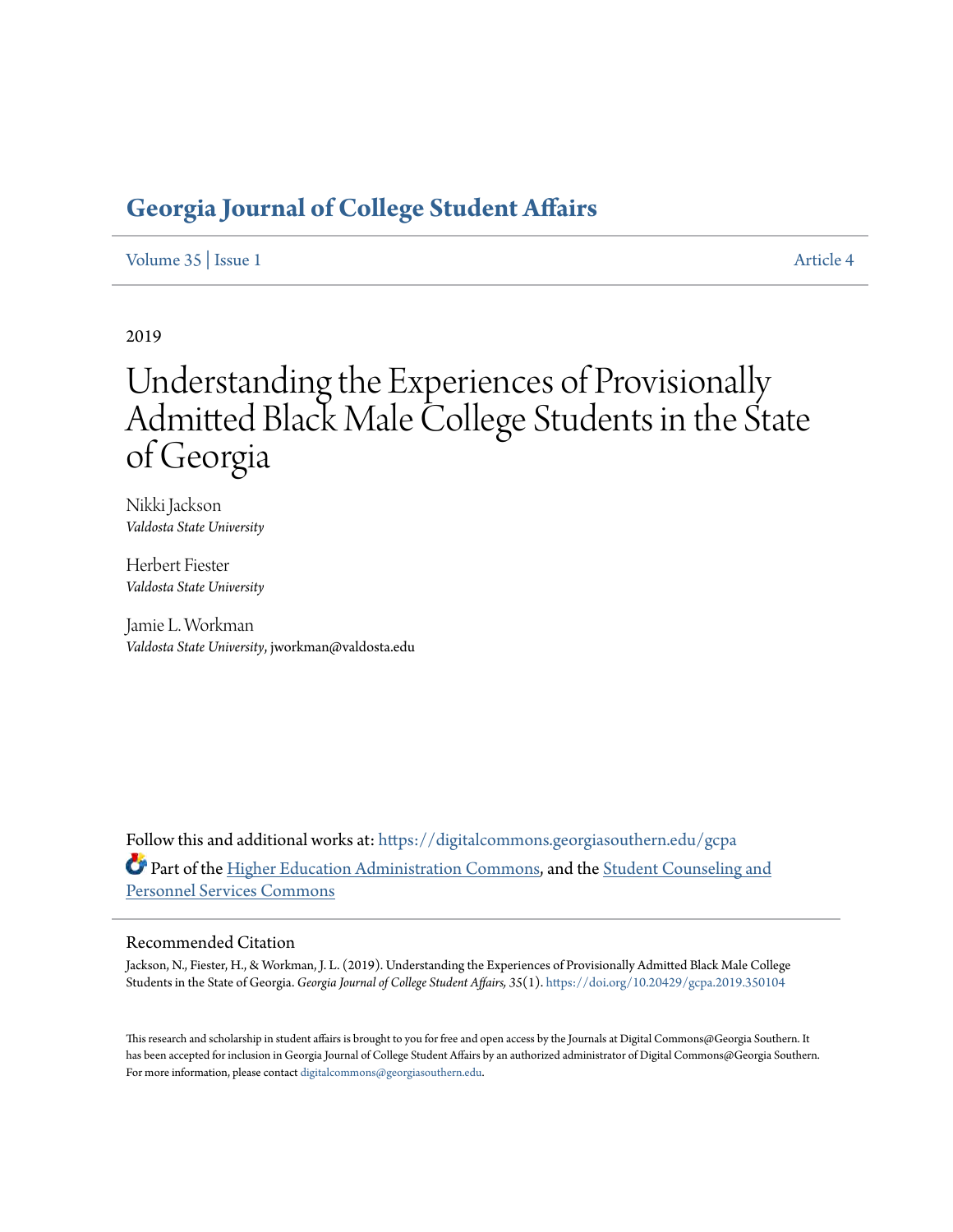# **Understanding the Experiences of Provisionally Admitted Black Male College Students in the State of Georgia**

**Nikki Jackson** (Valdosta State University) **Herbert Fiester** (Valdosta State University) **Jamie L. Workman** (Valdosta State University)

*Colleges and universities, both within Georgia and nationwide, admit students who do not fully meet institutional admission standards. Typically referred to as provisional admits, the students then have requirements they must meet in order to gain full admission status. In Georgia, small percentages of provisionally admitted students graduate on time. Coupled with nationwide graduation rates for Black male students, the number of Black male provisionally admitted students who graduate on time is concerningly low. Further understanding of this phenomenon is needed to better support Black male students who enter Georgia institutions with provisional admission status. The purpose of the study was to explore perceptions of first-time, full-time Black male provisionally accepted students to achieve a clear understanding of factors that contribute to their academic success. The researcher utilized a phenomenological approach and multiple methods of data collection. This resulted in rich data that has been categorized into the overarching themes of "a provisional opportunity" and "family matters." Implications for student affairs professionals, faculty, and other stakeholders are provided, as well as recommendations for future research on provisionally admitted Black male college students.* 

Jackson, N., Fiester, N.., & Workman, J.L. (2019). Understanding the experiences of provisionally admitted black male college students in the state of Georgia. *Georgia Journal of College Student Affairs, 35*(1), 45-62.



45

**GEORGIA** College Personnel Association

ISSN: 2330-7269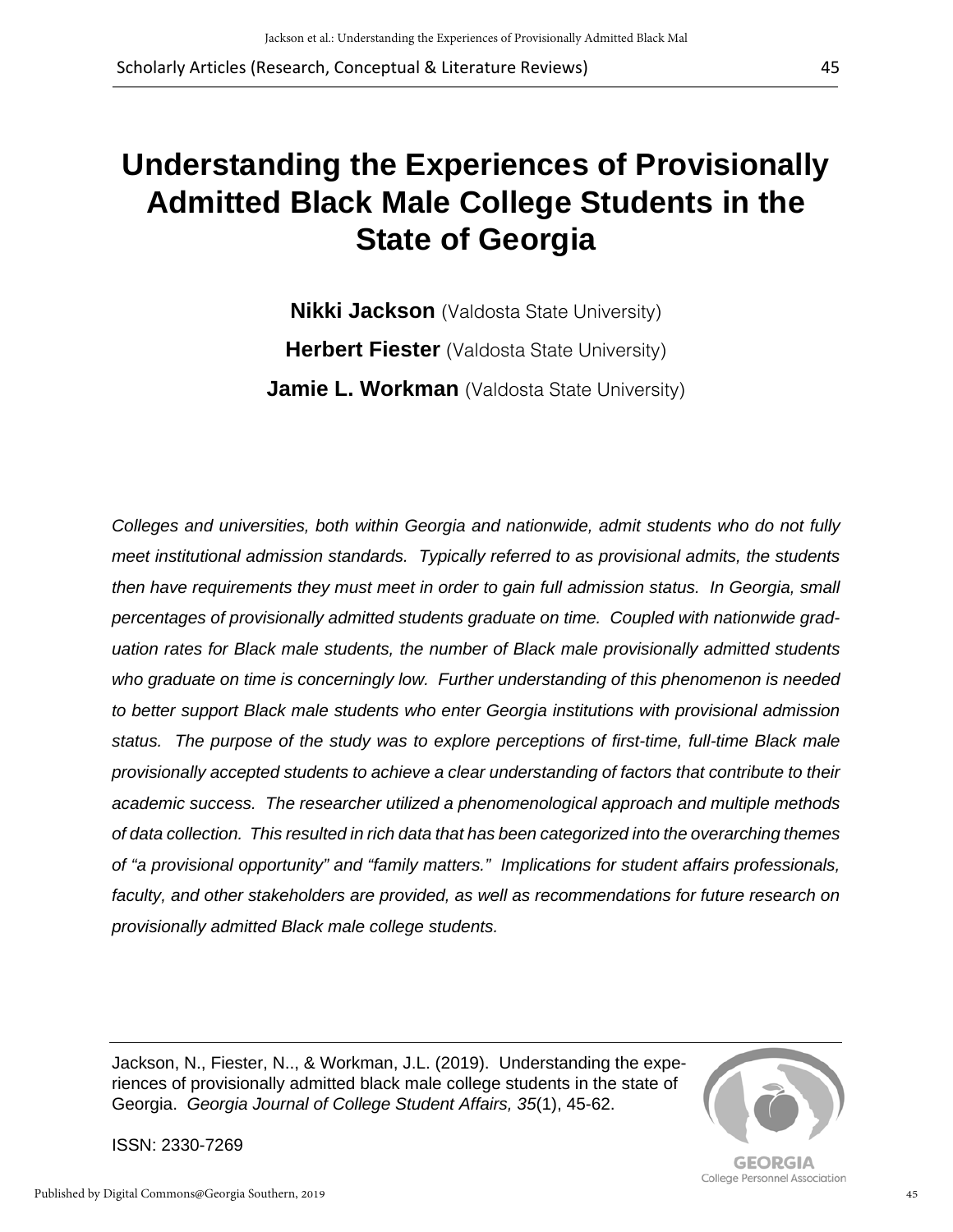College students arrive on campus with various levels of academic readiness. Colleges and universities, both within the state of Georgia and nationwide, provisionally admit students who do not fully meet institutional admission standards. These students may not have a high enough Grade Point Average (GPA), high school class rank, and/or standardized test scores (Adebayo, 2008; Palmer & Davis, 2012). As provisionally admitted students are particularly at risk for non-degree completion (Adebayo, 2008; Nora & Crisp, 2012), institutions have established requirements for the population to meet in order to gain full admission status. These include provisions such as remedial coursework, minimum GPA requirements, required tutoring, and supplemental academic advising (Heaney & Fisher, 2011). These conditions, coupled with factors such as socioeconomic status, precollege experiences, and self-efficacy, may have a significant impact on Black male students' social and academic experience within the higher education setting (Harper, 2012).

According to the University System of Georgia (USG), 37% of the student population at two-year state colleges and 18% of the student population at four-year state universities require remediation. More specifically, two-year state colleges have only 7% three-year graduation rate among provisionally accepted students; four-year state

universities have a 25% six-year graduation rate among the population (USG, 2016). State institutions are responsible for the most significant increase in graduation rates over the past ten years because of their accessibility nationwide (Doyle, 2010). State institutions provide admission and learning opportunities for students who otherwise would not be eligible to apply for admission, through provisional acceptance. In Georgia, these are students who do not meet minimum admission requirements such as acceptable scores on standardized tests such as the SAT and ACT and/or a minimum high school GPA (USG, 2016).

The purpose of the study was to explore perceptions of first-time, full-time Black male provisionally accepted students to achieve a clear understanding of factors that contribute to their academic success. The insights gained from this phenomenological study will help student affairs professionals, faculty, and stakeholders understand more clearly how provisionally admitted Black male students' lived experiences influence their self-efficacy, sense of autonomy, and collegiate experience. If needed, professionals can initiate early intervention opportunities for these students to become more engaged in their academic journey. The research question addresses students' perspectives of challenges and significant issues faced during the first academic year as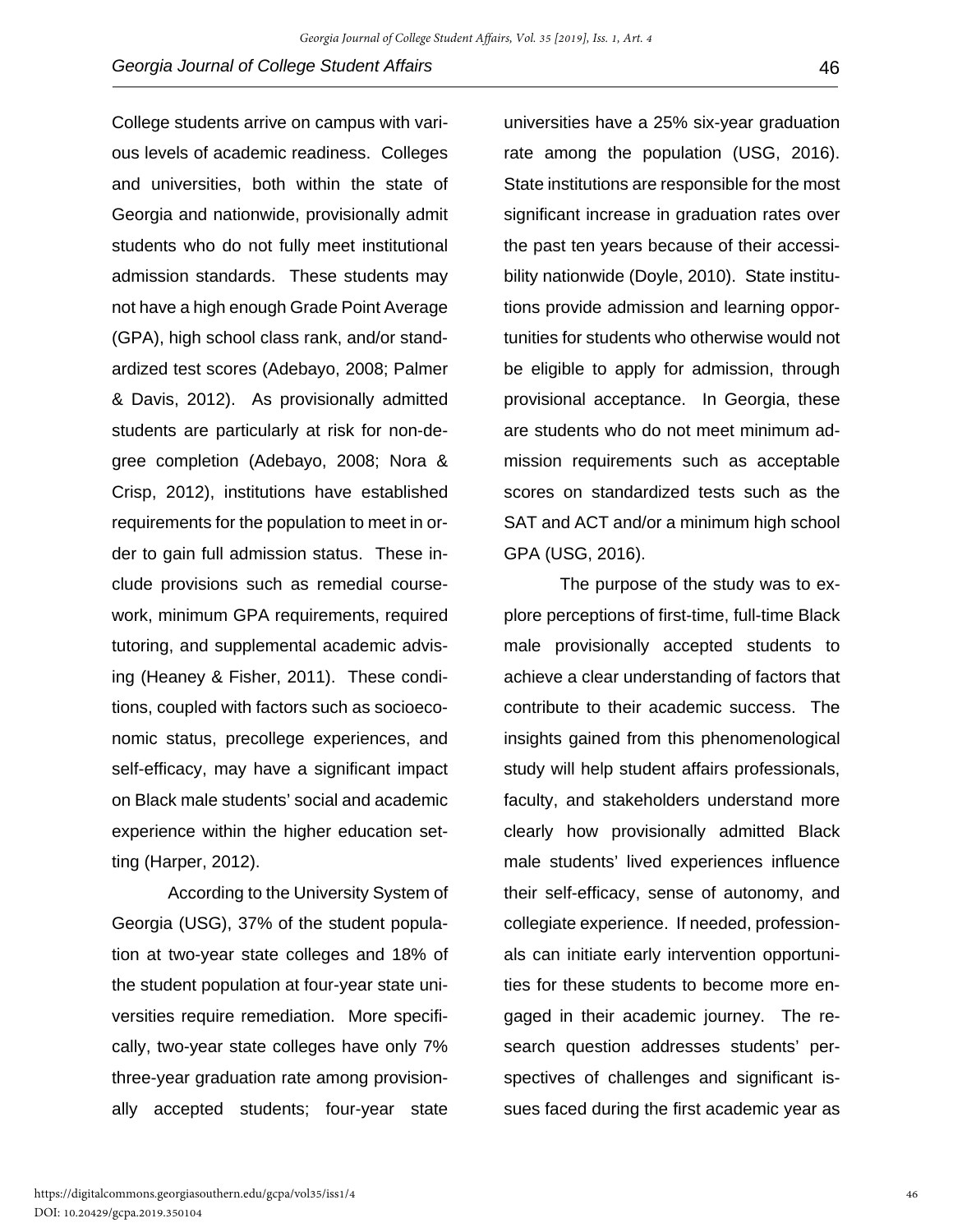well as factors contributing to the success of those students participating in this study.

#### **LITERATURE REVIEW**

The intersection of race, gender, and other social identities complicate how students experience the college environment. In a multiinstitutional study of 40 Black men engaged in campus life, Brooms (2017) discussed the concept of "Blackmaleness", a framework originally developed by Matua (2006). According to Matua (2006), Black men develop identities and coping strategies due to societal forces that impede their success. Matua noted that Black men often encounter suspicion, have fewer opportunities, and face oppression because they are "both Black and men; that is, Black men are oppressed by gendered racism" (p. 6). Brooms (2017) indicated that framing research on Black male college students around the concept of Blackmaleness is beneficial as it provides context for the challenges Black males experience in society and how being Black and being male influences one's college experience.

Harper's (2012) qualitative study "The National Black Male College Achievement Study" focused on Black undergraduate men at 42 different college sites. The 219 study participants were Black males who had been successful in postsecondary education. Harper discussed the many factors

influencing the academic success, retention, and graduation rates of the population. These factors were categorized in three areas: precollege socialization readiness (family support, K-12 experiences, and college preparatory resources), college achievement (classroom experiences, engagement outside of class, and supplemental educational experiences), and post-college success (enrollment in graduate schools and career readiness). Harper found less than 50% of Black males graduated on time compared to nearly 80% of White males (2012).

Further, Superville (2015) asserted there was an increased graduation rate gap between Black and Caucasian males by nearly 20 points from 2009-2010 and 2012- 2013, nationally. In 2012, the national graduation rate for Black males was 59% and 80% for White males (Superville, 2015). Superville noted of the 48 reporting states, 35 reported Black male high school graduation rates were lowest of all races and ethnicities when gender was also considered (20%). Georgia was included among the bottom six states with low Black male graduation rates, more specifically Richmond County (27%) and Chatham County (27%) (Superville, 2015). He contended it is difficult to find true data regarding graduation rates as it is often times manipulated by the state. The research provides insight on pre-college factors and missed opportunities to learn, for example,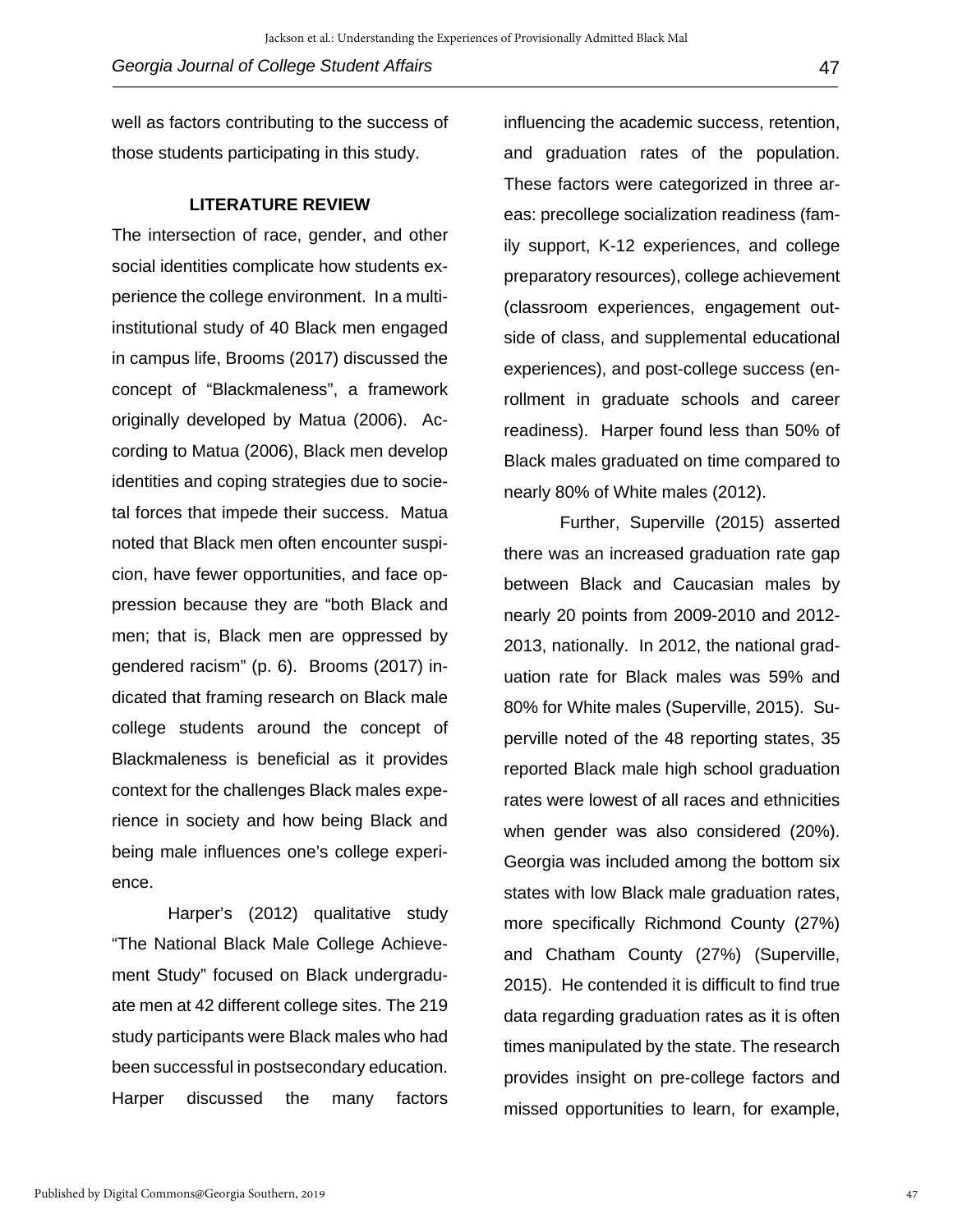the excessiveness of Black male students identified as special needs and receiving outof-school suspension. These factors may have a direct effect on this group of students' college readiness as only 16-20% graduate from college in Georgia (Superville, 2015).

According to Jenson (2011), several factors influence retention on an individual level (educational achievement, assertiveness, and contentment), institutional (academic commitment), and social and external level (social and familial support). These factors illustrate the multi-layered obstacles students contend with as they try to matriculate and successfully adjust both academically and socially. These factors also influence student success. Jenson (2011) suggested students' ability to integrate into a new environment is based on past experiences such as their academic performance in high school, personal characteristics, and social skills. Black male students often struggle with this transitional and integrative experience.

Community colleges, according to Cooper (2010), provide growing academic opportunities for millions of students. These institutions have policies that support open admissions for students with college deficiencies, have flexible course schedules, and are cost effective. Cooper focused on the social support and services at community colleges as opposed to larger universities to compare the success of students. These support services improved the academic success, including retention and persistence of students needing remediation (Cooper, 2010). The following examples of social support systems found on community college campuses have been found to help improve the academic success of students requiring remediation: academic guidance and advising, student success courses, learning communities, financial aid advice and support, and social networks (Cooper, 2010).

Flowers (2006) reported Black males struggled with academic and social integration at both two-year state colleges and fouryear state universities. He noted Black males experienced lower levels of academic and social integration and engagement at two-year colleges than at four-year institutions. In short, what works at four-year colleges may not hold true at two-year colleges for Black males. The mission of community colleges is to provide "open-access to postsecondary opportunities for under-served communities" (Wood & Williams, 2013, p.2). Wood and Williams (2013) indicated Black male students represent 55% of enrolled students at two-year institutions. Of the total Black male population enrolled in two-year institutions, 82% of Black male students will enroll in public two-year colleges. In their research, Wood and Williams used two-year colleges and community colleges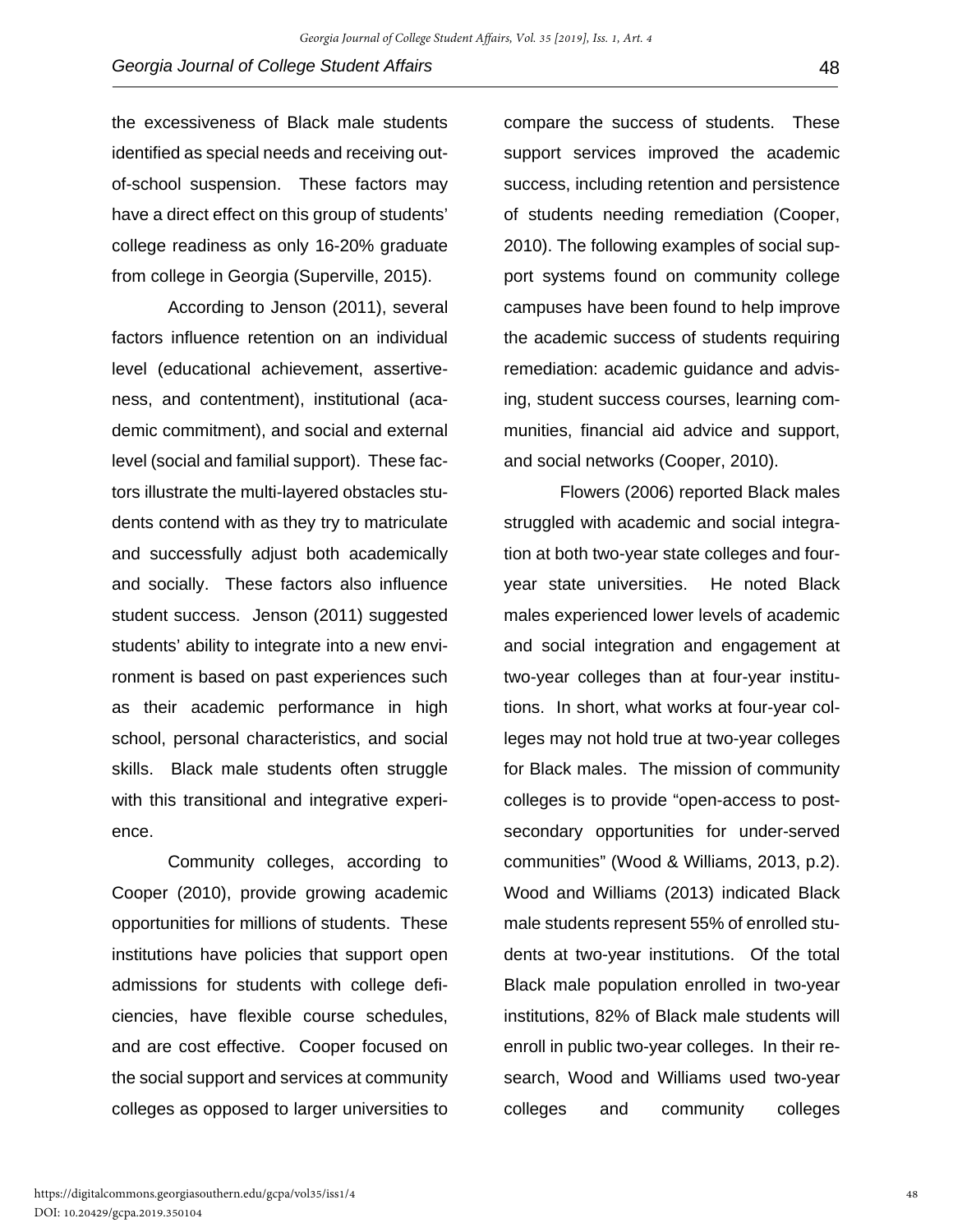interchangeably. The authors asserted this population of students enroll in community colleges because the institutions are flexible and facilitate a smooth transition while meeting their social and economic needs.

Although community colleges provide open opportunities for the under-served, Wood and Williams (2013) suggested factors influencing persistence, achievement, and graduation cause nearly 12% of Black males to drop out one year after enrolling, and 83% after 6 years without completing their program of study. The purpose of their study was to inform administrators of community colleges of the factors that affect academic success and persistence of Black males. Wood and Williams (2013) bridged the gap in literature by exploring the experiences of Black male students enrolled in community colleges compared to those enrolled in fouryear institutions.

Wood, Newman, and Harris III (2015) explored self-efficacy as a determinant of academic integration among Black males in community college. Using data from the National Center of Educational Statistics Educational Longitudinal Study, the authors examined 212,703 Black male community college students enrolled in 2006. Specifically exploring math and English self-efficacy, Wood et al. (2015) found that math self-efficacy was predictive of several academic integration measures, including discussing

academics with faculty, meeting with advisors, and using library resources; English self-efficacy was not found to be statistically significant. Wood et al. (2015) provide programmatic and curricular implications applicable to both community colleges and fouryear institutions. Programs designed to aid students in the transition from high school such as summer bridge, learning communities, and first year experience programming were of particular note. The researchers highlight remedial course offerings and availability of student support services as additional implications. Finally, the authors stress the importance of meeting with faculty and academic advisors, describing them as "integral to student persistence and success" (p. 15) among the population. The authors suggest strategies such as faculty requiring students to meet during office hours and academic advisors utilizing an intrusive advising model, particularly for Black men with lower levels of self-efficacy in the researched areas (2015).

McCarron and Inkelas (2006) and Bryan and Simmons (2009) both conducted studies on first-generation college students and the importance of family support systems. In McCarron and Inkelas's (2006) quantitative study of 1879 students, parental involvement played a significant role in the degree attainment aspirations of first generation college students. For participants in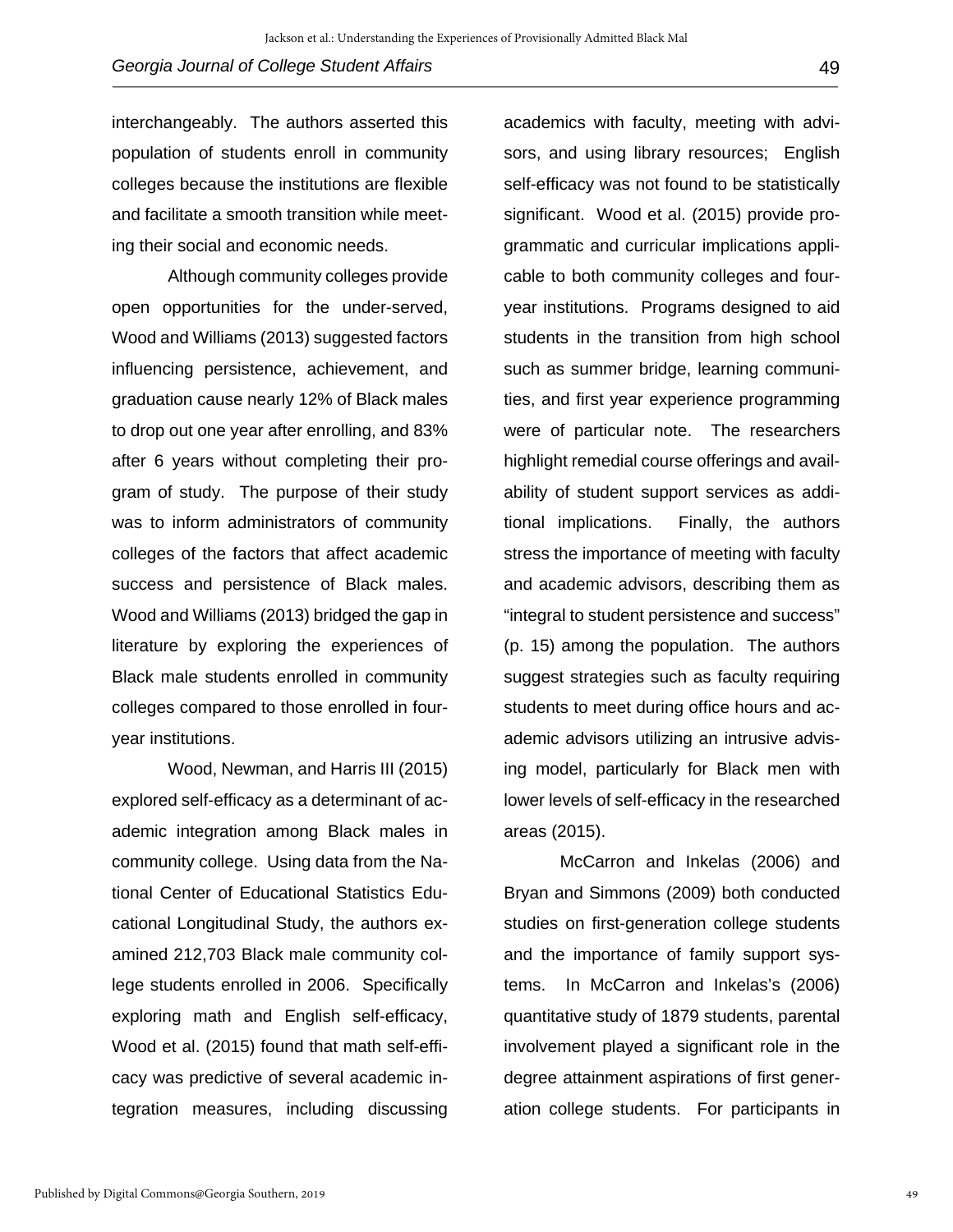their study, home-based involvement such as discussions with parents about school had the biggest influence on their degree aspirations. Bryan and Simmons's (2009) qualitative study of 10 first-generation college students from the Appalachian region of the United States found several themes relating to family support systems: close-knit families and communities, separate identities [from their families], pressure to succeed, returning home, and the pervasiveness of poverty. The authors noted that for participants, "family relationships… have proven to be of the utmost importance in creating an atmosphere conducive to postsecondary educational success" (p. 404). While their study was specific to first-generation students, the findings can be applied to other marginalized populations, included Black male students.

### **Conceptual Framework**

To gain an in-depth understanding of the lived-experiences of first-time, full-time, provisionally accepted Black male students, it is essential to also discover the essence of those experiences by analyzing relevant literature and reputable research. The research focused on Black male participants' college experiences and self-efficacy through the lens of Pascarella's General

Causal Model. According to Pascarella's (1985) General Causal Model, there is a significant relationship between the organization, its environment, and student retention. According to Mayhew, Pascarella, and Terenzini (2016), there are five major factors affecting student retention: students' circumstantial and pre-college experiences, the organization as a whole, the overall institutional setting, student interactions with other students and faculty and staff, and the value of student determination. It is possible that limitations and restrictions along with other varying factors and experiences by first-time, full-time, provisionally accepted students may have an impact on retention and graduation rates (2016).

There are many factors that influence student persistence and academic success, student retention, engagement, motivation, and ultimately their lived-experiences (Pascarella, 1985). The following experiential framework illustrates how students' precollege characteristics and experiences along with their perceived self-efficacy influence their lived experiences (Figure 1). Pascarella's (1985) General Causal Model is significant for evaluating the effects of varying college environments as it relates to student learning and cognitive development.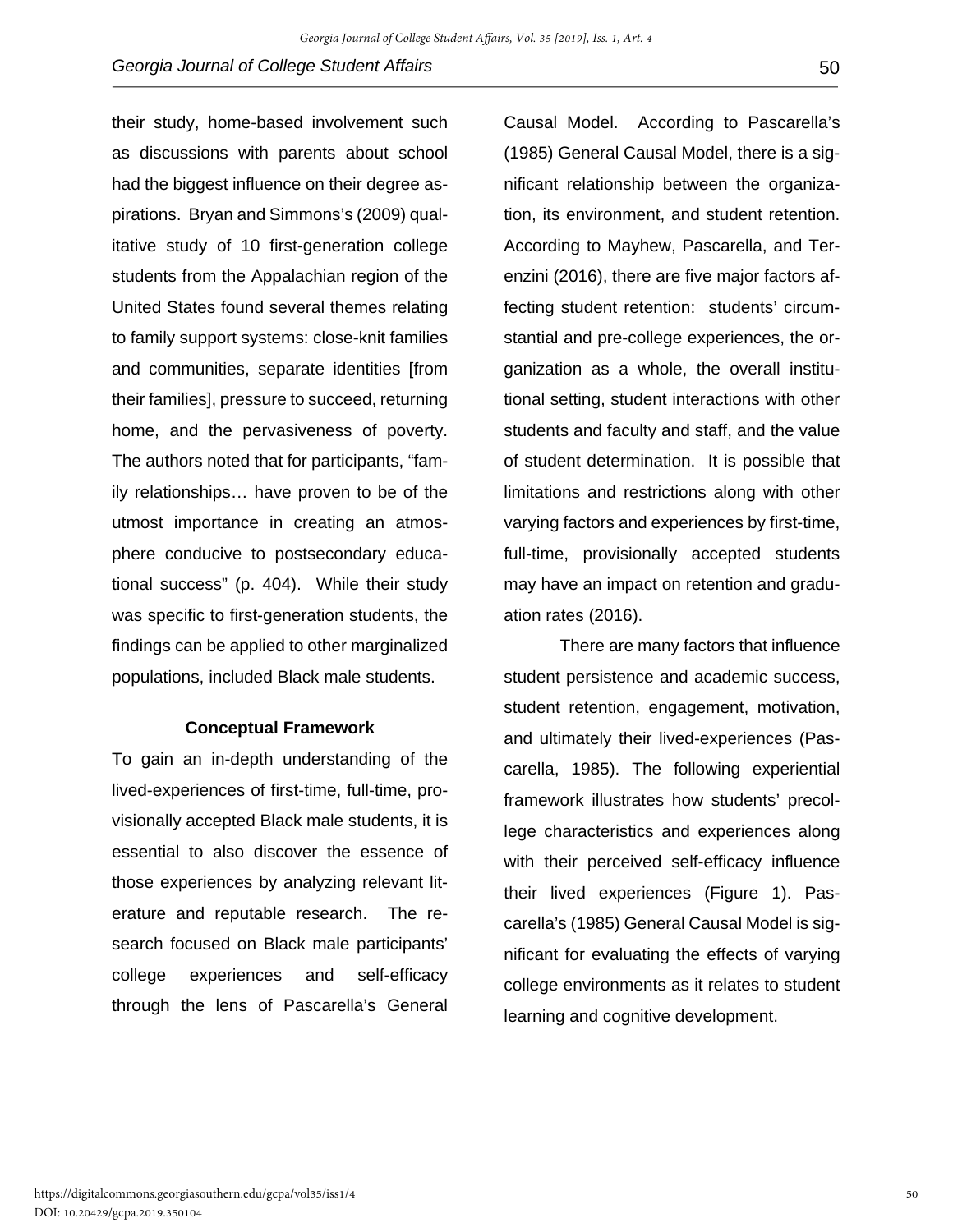## **Georgia Journal of College Student Affairs 51 and 2008 10 minutes of the Student Affairs** 51



**Figure 1. Experiential flow chart for the lived college experiences: How experiences and self-efficacy influence the college experience, persistence, and academic success.**

## **METHODS**

The researcher explored the lived experiences and perceptions of provisionally admitted Black male students at state institutions in Georgia to address the following research question: What are the common perceptions of provisionally admitted Black male students that influence their academic success at colleges and universities within the University System of Georgia?Data were collected using 90-minute in-person interviews, a Skype follow-up interview, and a 90 minute Skype focus group. The richness of data from the in-person interviews helped

construct the questions for the follow-up Skype interview and focus group.

Participants reflected on their provisional admittance and beginning college; the researcher gained an understanding of perceptions of their lived experiences. Potential participants were selected based on information gained from Georgia state institutions that provisionally admit students. Each campus's office of institutional research provided a list of full-time students who self-identified as "Male" and "Black" or "African American" on their demographic records, and who were provisionally admitted by the institution; a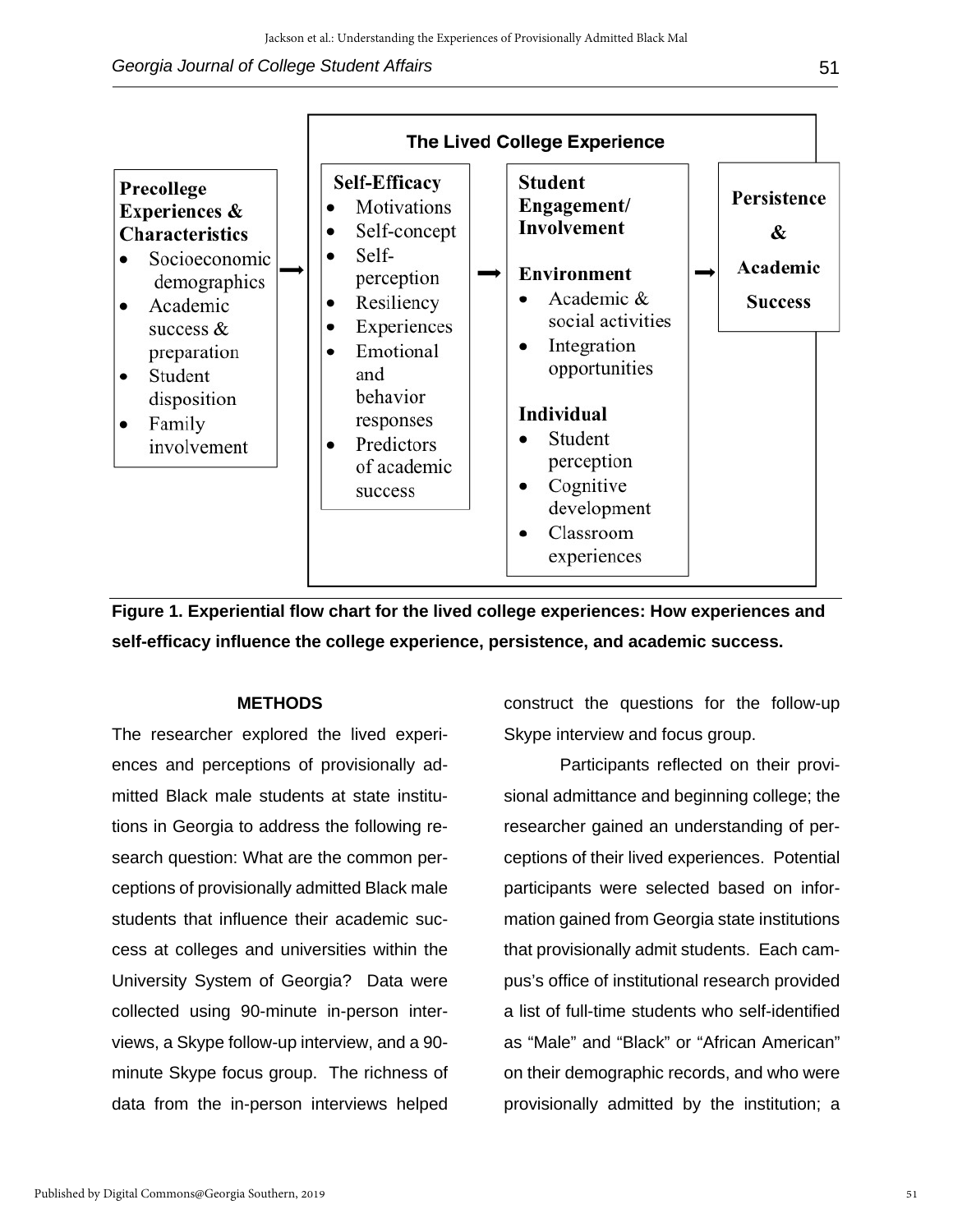total of eight students self-selected to participate in this study. Table 1 provides an overview of the participants' pseudonyms, age, classification, major, institution type, and participation in student support services and involvement in clubs or organizations.

#### **Table 1. Participant Profiles**

| Participant   | Age | Classification | Major                      | Stu. Supp. | <b>GPA</b> | Org.      | 1 <sup>st</sup> Gen | - C/U |
|---------------|-----|----------------|----------------------------|------------|------------|-----------|---------------------|-------|
| <b>Dexter</b> | 19  | Sophomore      | Marine Science             | Yes        | 2.43       | No        | No                  | U     |
| Eddie         | 19  | Sophomore      | <b>Behavioral Analysis</b> | Yes        | 1.65       | Yes       | Yes                 | C     |
| Hawk          | 19  | Sophomore      | Chemistry                  | Yes        | 2.0        | No        | Yes                 | C     |
| Hernandez     | 20  | Sophomore      | Engineering                | Yes        | 1.69       | Yes       | No.                 | C     |
| Larry         | 20  | Junior         | History                    | Yes        | 2.5        | No        | No.                 | U     |
| Quincy        | 20  | Freshmen       | Mass Comm.                 | Yes        | 2.0        | <b>No</b> | <b>No</b>           | U     |
| Ralph         | 19  | Freshmen       | Chemistry                  | Yes        | 2.0        | No        | No.                 | C     |
| Ronnie        | 19  | Sophomore      | C.I.S.                     | Yes        | 2.6        | No        | No.                 | U     |

*Note: Stu. Support = Utilized Student Support Services, Org. = Organizational Involvement, 1st Gen = First Generation College Student, C = State College, U = State University*

The study was limited by the participants' degree of comfort and ease discussing personal experiences and feelings during the interviews and focus groups. It included four institutions within Georgia: two state colleges and two state universities. The findings are not generalized to all state colleges or state universities. Participants were asked to reflect on their lived experiences with the phenomenon of being a provisionally admitted Black male college student. To achieve the goals of this research, a purposeful, inductive approach was used to identify similarities of responses within the emerging data and to identify relationships between the participants and their personal experiences and the context in which they both exist.

Data were transcribed, coded, and categorized. Using Strauss's (1987) process of classification reasoning, the researcher determined connections and themes, established categories, and analyzed the data according to patterns of similarity, frequency, causation, and sequence. Using multimethod triangulation as a reflexive process, the researcher aimed to ensure the interpretations of the participants' responses were accurate and unbiased. Once the participants agreed their responses were reflected accurately, the researcher considered the data trustworthy. To ensure both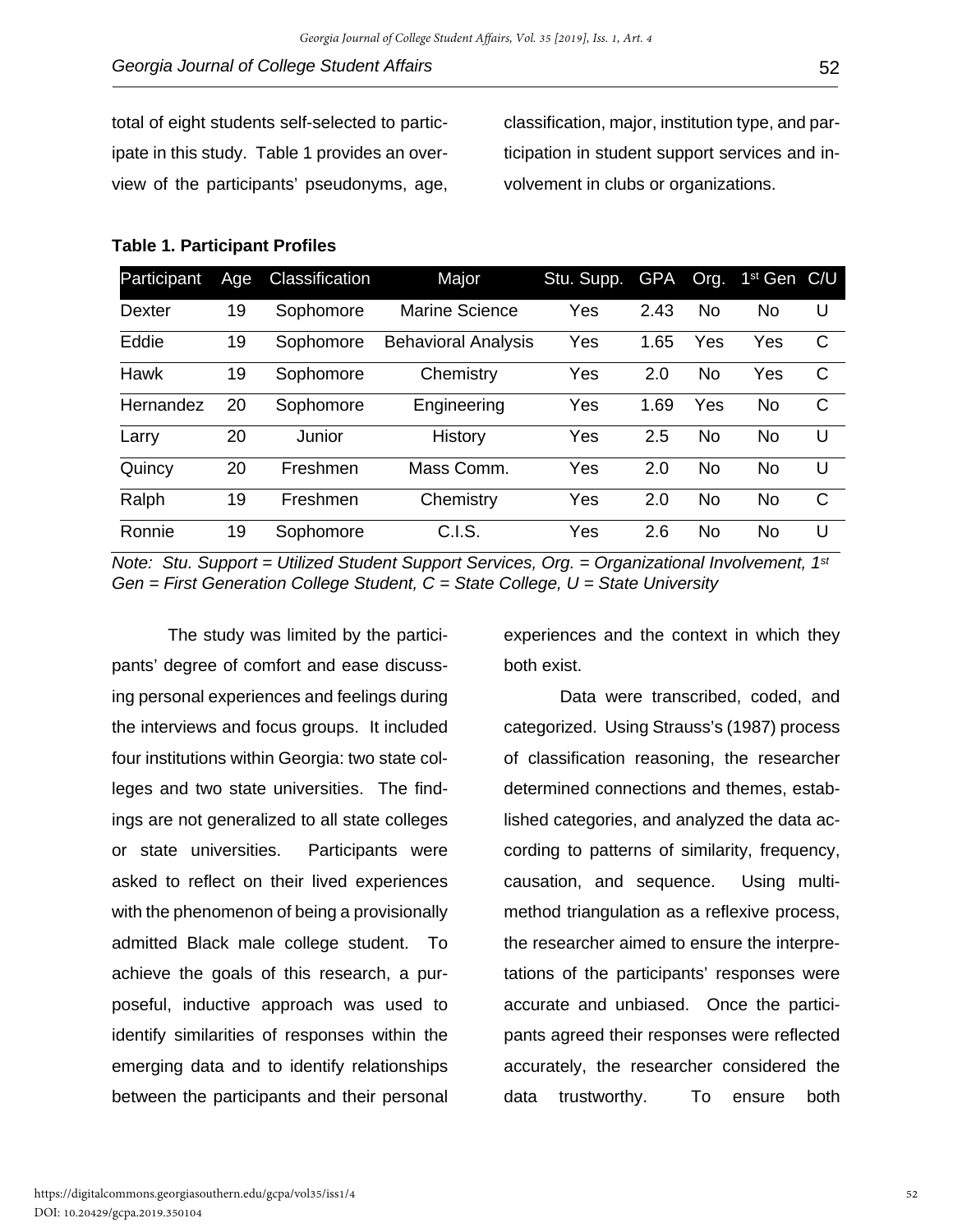methodological approaches support the limited ideologies of this phenomenon, the researcher employed multi-method triangulation using interviews and focus groups to build a rationalization of the themes and to ensure internal credibility. Semi-structured, one-on-one interviews captured the individuals' accounts of the phenomenon. To collect a general account of the phenomenon, the researcher conducted focus groups to verify and test the trustworthiness of the data retrieved from the interviews. By integrating the data from the individual interviews with data from the focus groups, the researcher added to the limited knowledge of this phenomenon by establishing a systematic guide for further research.

The following results provide an overview of student perceptions and describe themes associated with the researched question.

#### **FINDINGS**

The results of the interviews and Skype focus groups with eight participants were used to provide insight into the lived experiences of provisionally admitted Black male students as it relates to their academic success. After coding the interviews and Skype focus groups and identifying topics, themes, and sub-themes for both groups, coding analysis was used to analyze the overall themes that were consistent among the participants.

Two overarching themes emerged from the data: "a provisional opportunity" and "family matters."

# **A Provisional Opportunity**

When considering the impact of the common perceptions of provisionally admitted Black male students, seven out of the eight participants expressed being accepted on a provisional basis was an "opportunity." Participants expressed taking a learning support course was essentially a way in. The participants acknowledged their academic deficiency from high school and during their first semester as "a struggle or weakness." Moreover, the men expressed there was no uniqueness to being a provisionally accepted student. Larry stated, "If I didn't have my learning support class, it could have been something else. I mean I don't think there is one student on this campus that feels like everything was perfect." These students do not perceive their admission status as unique, but instead as an opportunity.

Most of the participants believed being admitted provisionally was an "opportunity." Ronnie stated, "Though I was given a chance to go to college, I felt labeled. Yes, I struggled in math before, I felt like the class was a waste of time because we didn't do anything in the class. I didn't gain anything from it." He further stated, "I got more help from my roommate than my teacher." In the end,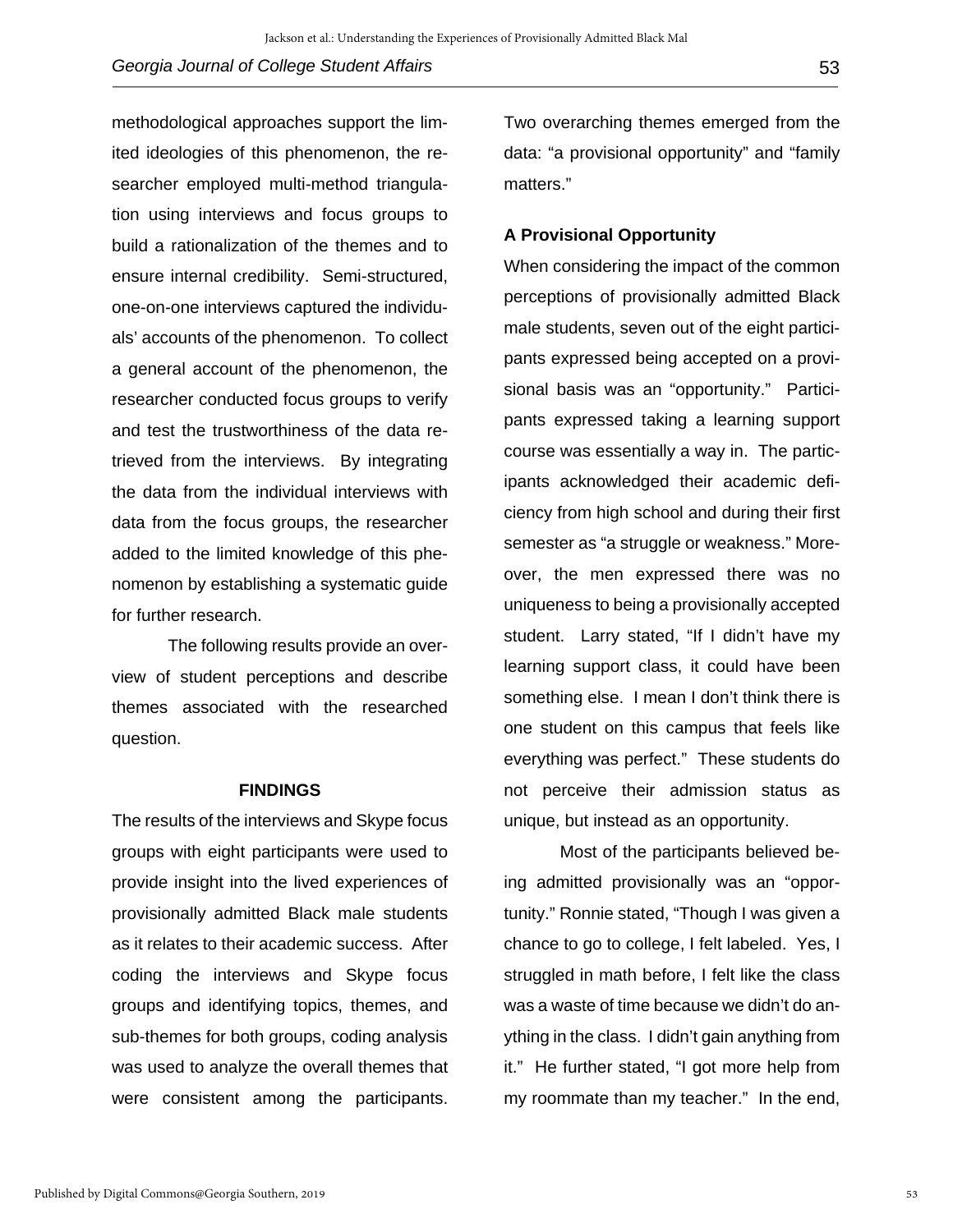apart from feeling "labeled," Ronnie concluded, "I still had this chance, so I had to do something with it. Because someone else could have been accepted in my place." Though there was initial resistance during the early part of this student's first semester, he later described his admission as an "opportunity."

The "opportunity" to be accepted was also described as motivational for some participants. Additionally, responses to questions regarding their overall experience being accepted provisionally, and how it impacted their success included, "It's like it pushed me more every day." Quincy stated, "It was a drive. Being provisionally accepted wasn't going to determine who I am today." The participants' admission status was described as not having a negative connotation; seven out of eight participants found being provisionally admitted motivational.

Not all of the factors that impacted success were positive. Hawk admitted, "My laziness causes me not to do well in my classes. But, over the past semester or so, I have to learn how to manage my procrastination." Hernandez discussed challenges relating to his housing situation, "Because I didn't live on campus my first semester, I didn't have access to everything I need to succeed. I had to ride to campus with a friend. The school ran out of housing, so I

had to rent an apartment. So, I struggled initially, but my mom pushes me every day."

Three participants found there is a uniqueness to being a Black male student separate from being provisionally accepted. Eddie stated, "I think being a Black male altogether is kind of rough though. I feel like some people have different expectations of you as a Black male." Another participant, Ralph, said:

> There are a lot of stipulations that put us down as a culture and as a generation. Some times [sic] in our own race, our struggles are not recognized. For me being in college, many do not realize what I am here for is a daunting task. I feel like the odds have already stacked against us…us being here sets us apart. We are more than a statistic and what you see on T.V in terms of violence. One thing that motivates me is being everything the world says I cannot. So, because this school accepted provisional students, I have the opportunity today achieve great things. Maybe this makes me unique.

Lastly, Hernandez mentioned his professors were aware of the expectations of the world for Black males, so "they try to show us the right ways to handle certain situations and just be smart about what you do." Statements such as Hernandez's, as well as the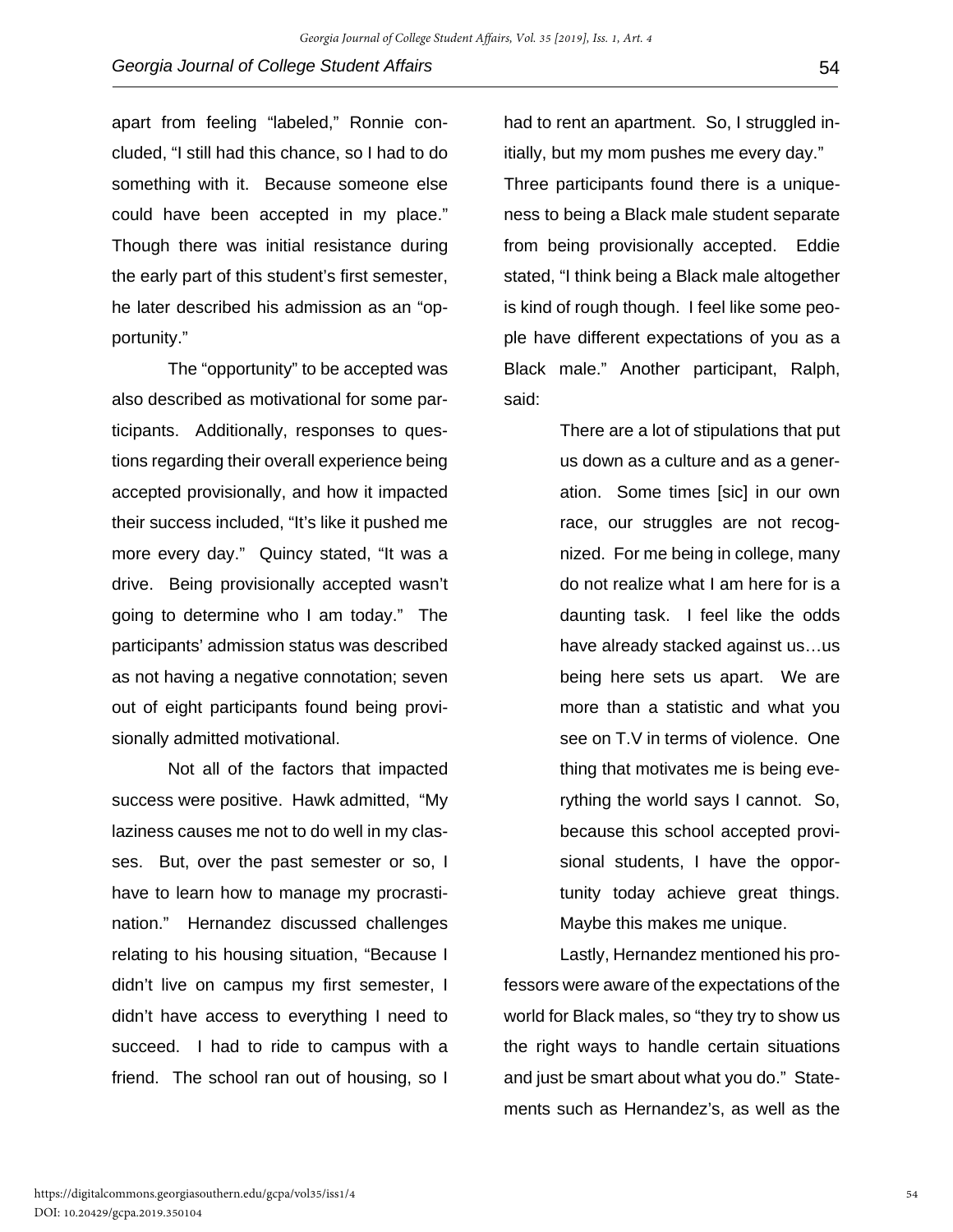others above, indicate that regardless of past challenges, students viewed their admission as an opportunity and were willing to work hard to be successful.

#### **Family Matters**

Each participant asserted his family motivated him to succeed. While students' families ranged in the amount and type of support they could provide, each played a major role in student success. Two of the participants self-identified as first generation. An additional participant had a parent enroll in college for the first time the semester in which his interview was conducted. Eddie stated, "I come from nothing. I am reminded of where I come from. My family, especially my mother, supports me here in school." Dexter discussed the need to support family, sharing "I want to graduate so, I can take care of my mother." Participants were also asked "What are the factors that impact your ability to succeed?" Ralph stated, "Having my family to support me each step of the way means a lot to me." Eddie expressed, "I don't want to let my mom and family down."

Despite the differences in parental level of education of the participants, the men's family support is similar in terms of encouragement and motivation. The support differs in terms of participants who were not first-generation because of their parental knowledge of financial aid, the admissions

process, and available support systems on campus. Larry smiled ruefully, shook his head, and said, "Man, I know not to call financial aid for anything. My oldest sister could never get anything done over the phone." Quincy exclaimed, "Listen, my mom and I both are not good in math. She had to get help from a tutor on campus." Regardless of parental level of involvement, based on the quotes above, it is clear that this population, "family matters."

#### **DISCUSSION**

Each of the two identified themes apply to previous research. The "a provisional opportunity" theme connects to Cooper's (2010) assertion that community colleges provide growing academic opportunities for millions of students. For the purposes of this study, state colleges and universities also provide the same opportunities. All of the institutions have policies in place that support open admissions for students with college deficiencies. Each of the participants had math deficiencies, all having standardized math test scores below the institution's requirement. According to the participants, the three most common support services they frequented were the Writing Center, tutorial services for math, and academic advisement.

The findings of the study represent one of Cooper's (2010) social support systems that are offered at each institution.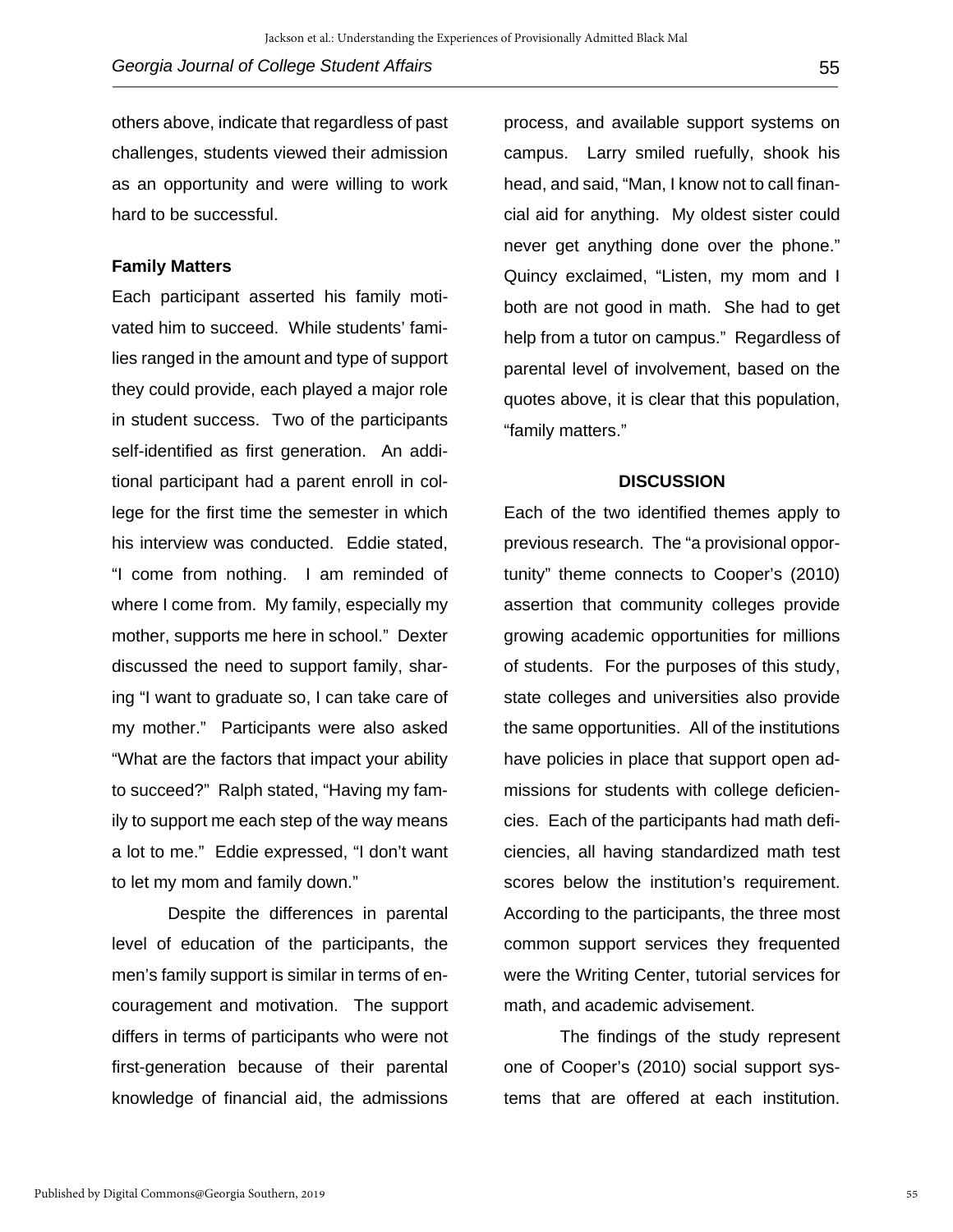Cooper asserted community colleges help students requiring remediation improve their academic success. He found those social support systems included academic guidance and advising, student success courses, and learning communities (Cooper, 2010). Both Ralph and Ronnie discussed using student support services. Ralph stated, "The student tutors really help me out. When I still don't get it, they don't get frustrated. They tried teaching me another way." Ronnie said, "There are some students in the Writing Center that help me out." However, other participants discussed lack of engagement on their campus. "There aren't any groups on campus that focus on one subject" Larry noted; Hawk said, "I wish I can get together with others in my dorm."

The "family matters" theme supports Harper's (2012) qualitative report. Harper contended family support, an element of precollege socialization, is one of the many factors that influences academic success, retention, and graduation of Black males. The findings of this study also support McCarron and Inkelas (2006) assertion that family support is one of the greatest predictors of academic success and inspiration for first generation college students. Further, while not all participants were first-generation college students, the findings support Bryan and Simmons' (2009) assertion that family relationships and experiences are significant in

promoting social development and academic success.

# **Application to the General Causal Model**

In this research, it was determined precollege experiences, self-efficacy, and engagement impacted students' perceptions of their lived experiences during the first academic year. The results support Pascarella's (1985) argument regarding the many factors that influence student persistence and academic success, student retention, engagement, motivation, and ultimately lived-experiences.

Family and upbringing played a major role in the precollege experiences for this group. Eddie's statement, "I come from nothing. I am reminded of where I come from. My family, especially my mother, supports me here in school," is indicative of multiple participants, and the Black male population at many institutions. Further, and particularly for this group, provisional admittance status did not negatively impact self-efficacy. Statements such as Larry's "It was a smooth transition. I can't say I had a problem with it, as well as Hawk's "I was confident" and Hernandez's "Provisional acceptance is just a mindset!" indicate that students were confident in their abilities to succeed and would not let their provisional status impact their experience.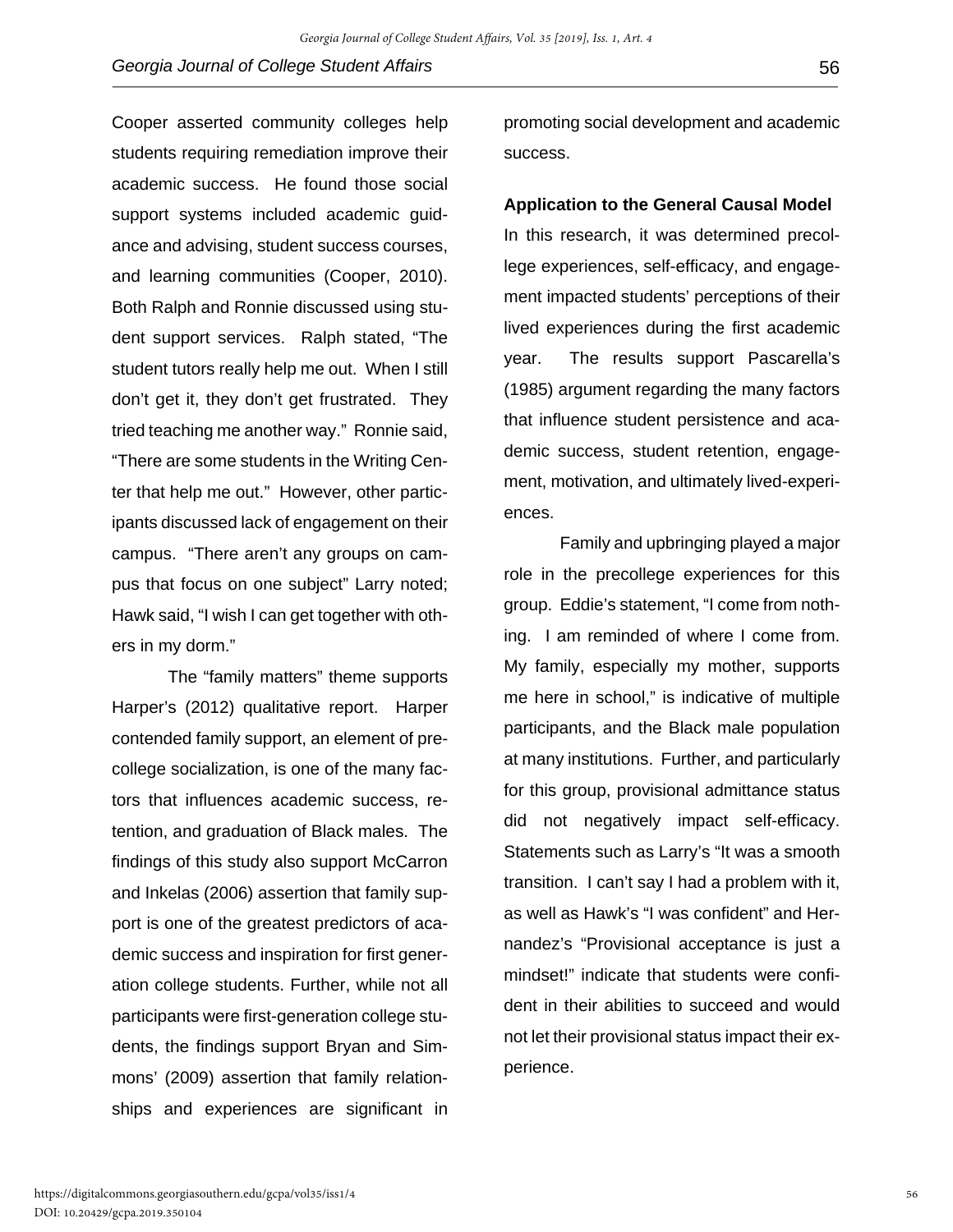Finally, student engagement in campus services was a key factor for participants in this study. While some campus services such as the writing center or tutoring were viewed positively, others, such as financial aid were not. Regardless of perception, those services undoubtedly influenced student lived experiences.

#### **RECOMMENDATIONS FOR PRACTICE**

The findings of this study indicate that participants understood they were given a chance to succeed, but acknowledge they need a support system in order to do so. Institutions should assess students' individualized selfefficacy to build understandings of the internal, self-existing, self-perceived competence of provisionally admitted Black male students. Creating increased opportunities for student engagement will allow provisionally accepted Black male students to more easily transition into their college experience, countering potential pre-college characteristics developed in K-12.

Administrators should encourage student affairs professionals and faculty to become more engaged with their students, both inside and outside of the classroom to establish lasting relationships and mentorship. Peer mentoring programs could help firsttime, full-time, provisionally accepted Black male students transition successfully as well. As students saw admission to the institution

as "a provisional opportunity," structured mentoring programs could help students succeed with the opportunity. Other structured programming, for example Black Male Initiatives, have been identified as successful in their efforts to improve Black male retention, persistence, and graduation rate. By providing academic and social support, these programs aid Black men in developing a sense of belonging and gaining cultural capital (Arthur, 2017; Brooms, 2017; 2018).

Further, both student affairs professionals and faculty should help the students become engaged on campus. In addition to strategies such as Black Male Initiatives, an assessment of students' interests is needed to evaluate the needs for clubs and organizations offered on campuses. This supports both Harper's (2012) concept of Black male college achievement and Jenson's (2011) factors influencing retention. Even though institutions may offer a variety of clubs and organizations, students may not be aware of them. Larry's comment above, "there aren't any groups on campus that focus on one subject" is an indicator that, at least for Larry, there is a lack of knowledge regarding ways he could get involved. Given that, it is necessary for faculty, student affairs professionals, and undergraduate student leaders to make sure Black male students are not only aware of campus organizations, but that they also feel welcomed to participate.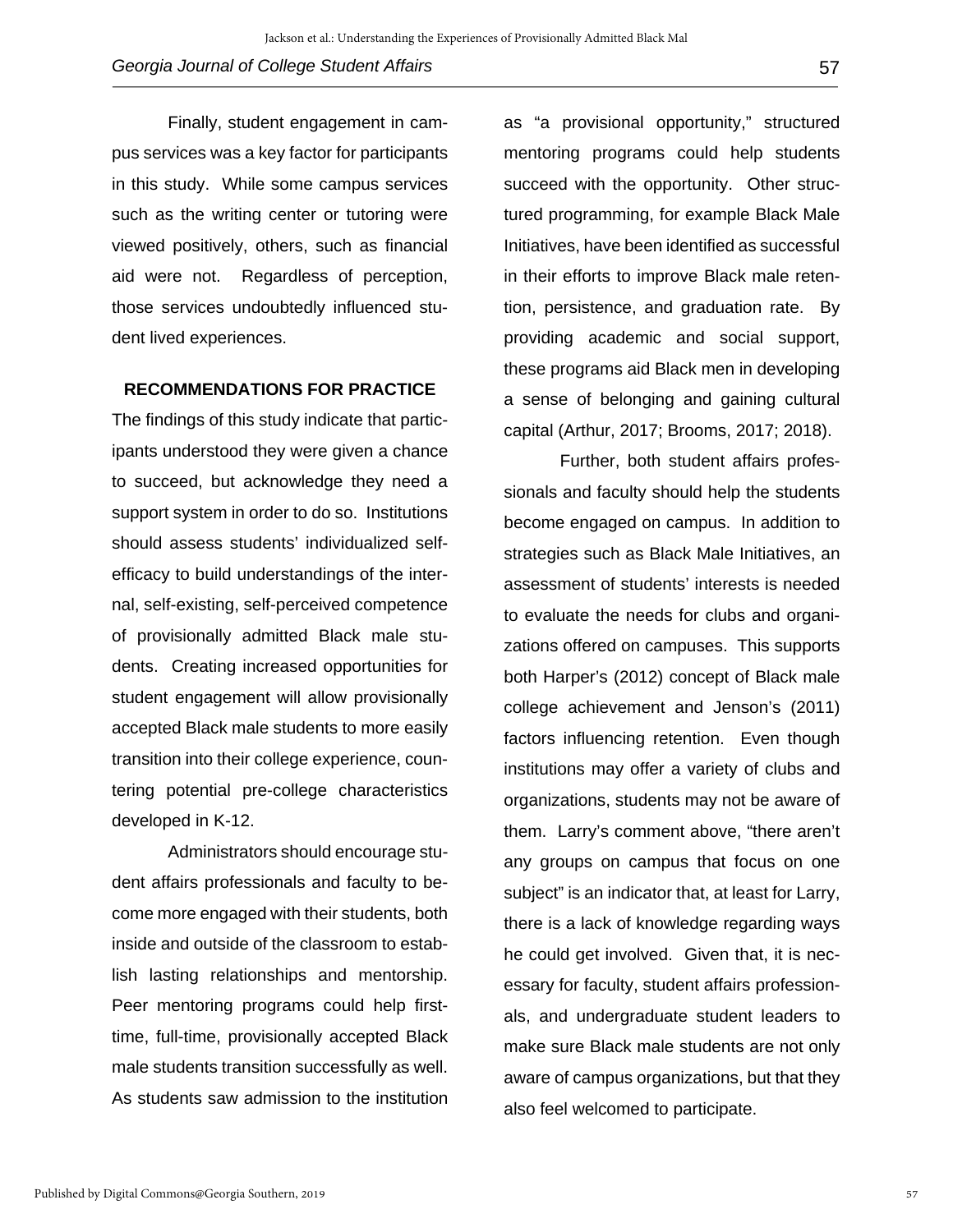## **RECOMMENDATIONS FOR RESEARCH**

Given the increasing population of students requiring remediation at state institutions, college administrators need to develop a greater understanding of students' precollege experiences and characteristics and perceptions during their first academic year. There is a need for research that explores various assessments of student interests for implementing on-campus organizations and programming. Student involvement and engagement is also a measurement of academic success, integration, and progress. A recommendation is to replicate this study at the same four institutions to determine if any modifications have been made to improve the experience, retention, and graduation rates of provisionally admitted Black male students. An additional recommendation is to reproduce this study in a different setting such as other Georgia institutions or in a different state to determine the impact of participants' precollege characteristics and experiences on academic success.

Further, other areas that could impact a student's self-efficacy and success in college as it applies to provisionally admitted Black male students can be explored. Relationships, technology use, substance use, and peer interactions and influences are some of many topics that could provide additional insight on the population. Finally, research on strategies designed to specifically

support Black male students, such as Black Male Initiatives and other formal mentoring programs, will help develop a greater understanding of not only the students themselves, but of the effectiveness of the programs designed to support their success.

### **CONCLUSION**

The findings of this study support the need for assessing institutional programming and organizations to attract the interest of a diverse student body. Additionally, it would be appropriate to consider the effectiveness of student support services such as academic guidance and advising, student success courses, learning communities, informed financial aid support, and social networks. One notable finding was that participants wanted to use campus services, but quickly became aware of which services were perceived as being more or less helpful than others. While no campus service will satisfy every student on every issue, it is imperative that services are viewed positively by students and when problems cannot be resolved, the student understands why they cannot. Student affairs professionals, faculty, and other stakeholders have a responsibility to best aid Black male students as they progress through this "provisional opportunity." Further, it is evident that "family matters" to this population of students. Family supported this population of students, and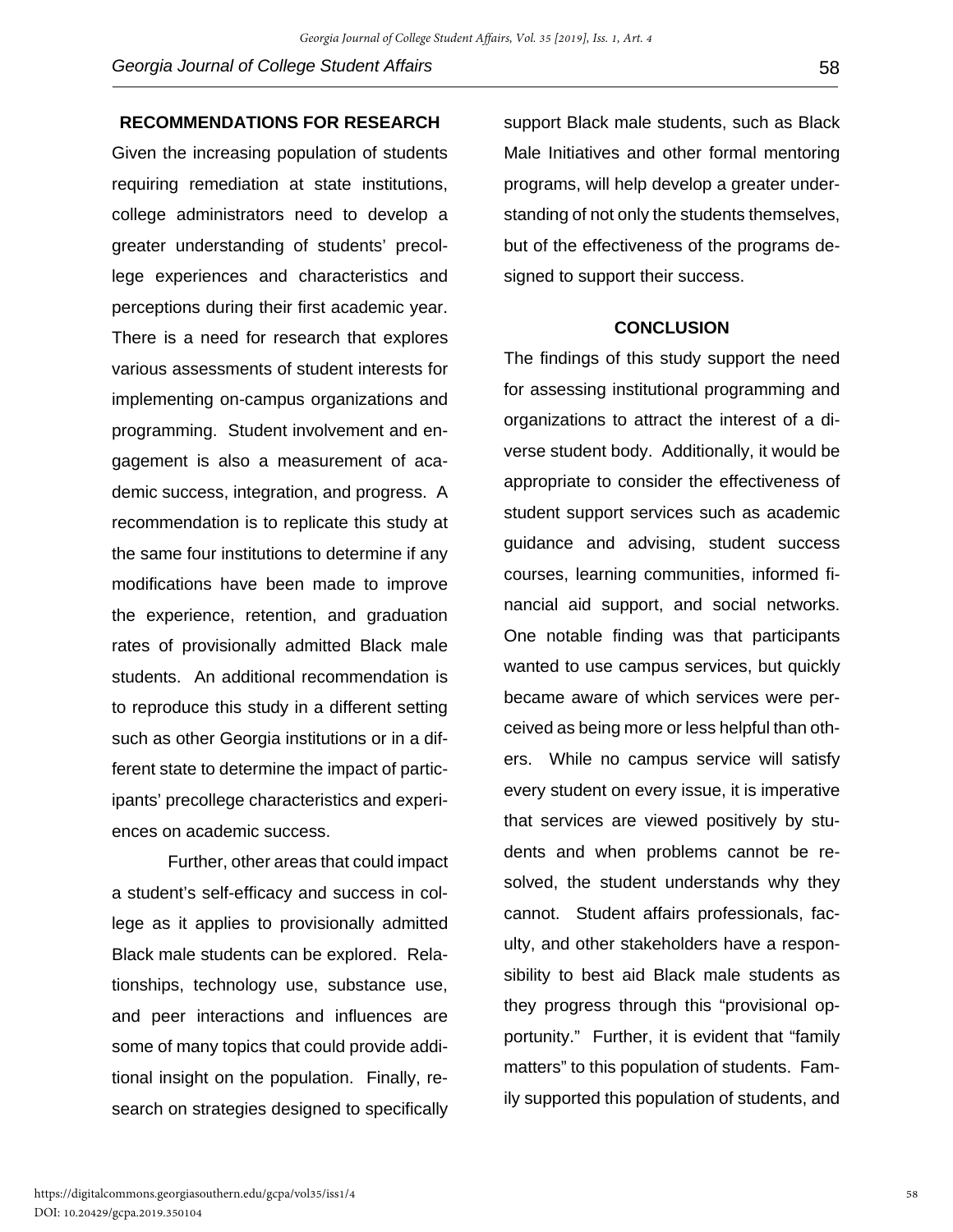the students wanted to support them. Understanding students' backgrounds and the role that family plays in their lives can be a key piece in helping them succeed.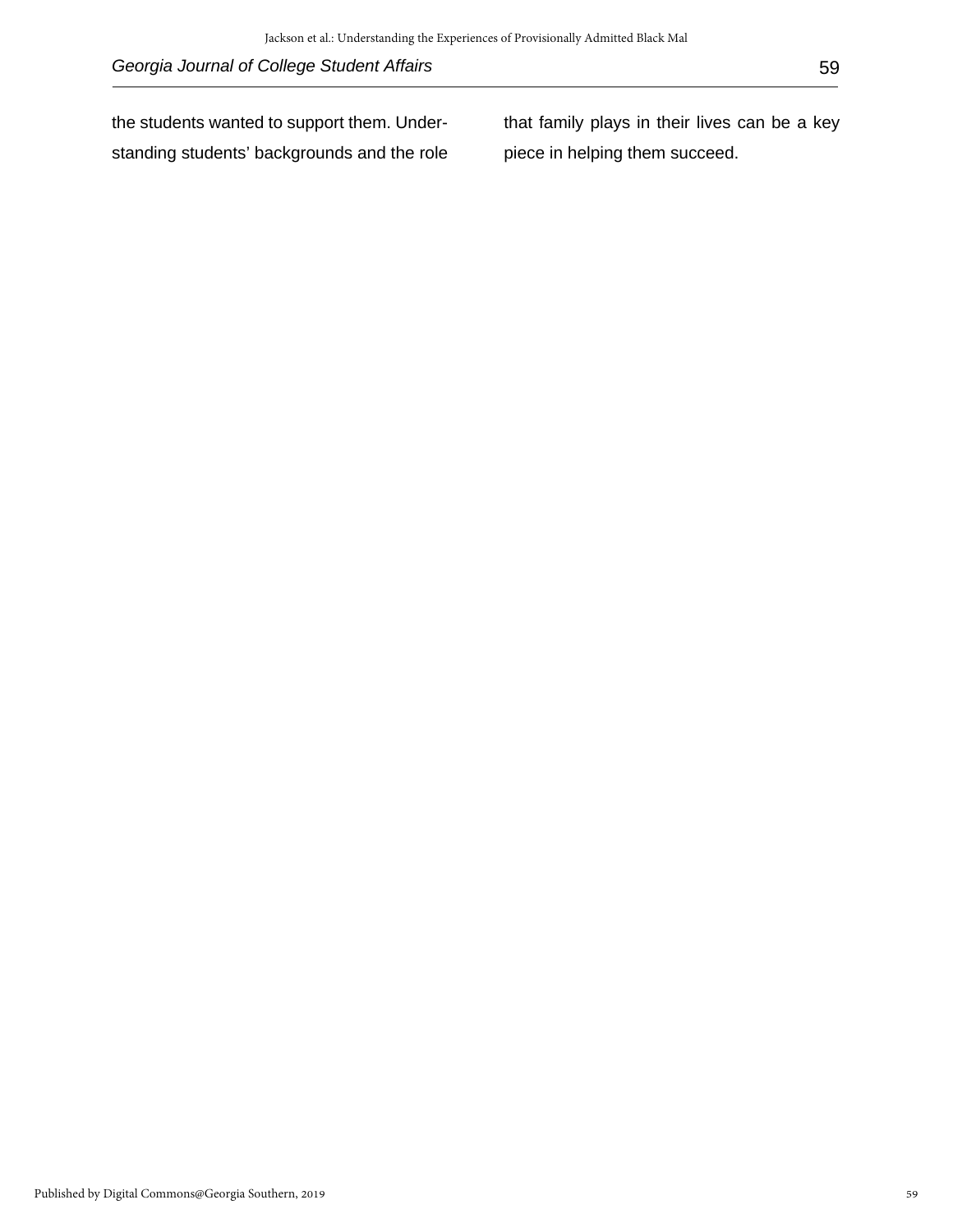- Adebayo, B. (2008). Cognitive and non-cognitive factors affecting the academic performance and retention of conditionally admitted freshmen. *Journal of College Admission*, (200), 15-21.
- Arthur, C. L. (2017). *Minority initiatives and the engagement experiences of Black male college students* (Doctoral dissertation). Retrieved from: Dissertation Abstracts International Section A: Humanities and Social Sciences. ProQuest Information & Learning. (2016- 58392-213)
- Brooms, D. R. (2017). *Being black, being male on campus: Understanding and confronting black male collegiate experiences*. Albany, NY: SUNY Press.
- Brooms, D.R. (2018). Exploring Black male initiative programs: Potential and possibilities for supporting Black male success in college. *Journal of Negro Education, 87*(1), 59-72.
- Bryan, E., & Simmons, L.A. (2009). Family involvement: Impacts on post-secondary educational success for first-generation Appalachian college students. *Journal of College Student Development, 50*(4), 391-405.
- Cooper, M. (2010). Student support services at community colleges: A strategy for increasing student persistence and attainment. Retrieved from: https://www2.ed.gov/PDFDocs/ college-completion/04-student-support-services-at-community-colleges.pdf
- Doyle, W. R., (2010). *Open access colleges responsible for greatest gains in graduation rates: Policy alert*. San Jose, CA: National Center for Public Policy and Higher Education.
- Flowers, L. A. (2006). Effects of amending a 2-year institution on African American males' academic and social integration in the first year of college. *Teachers College Record, 108*(2), 267–286.
- Harper, S. R. (2012). Black male student success in higher education: A report from the national black male college achievement study. Retrieved from: www.gse.upenn.edu/equity/sites/gse.upenn.edu.equity/files/publications/bmss.pdf
- Heaney, A., & Fisher, R. (2011). Supporting conditionally-admitted students: a case study of assessing persistence in a learning community. *Journal of the Scholarship of Teaching and Learning*, *11*(1), 62-78.
- Jenson, U. (2011). Factors influencing student retention in higher education. Retrieved from: http://highereducation.org/pa\_0210/index.shtml

Mayhew, M. J., Pascarella, E. T., & Terenzini, P. T. (2016). *How college affects students*. San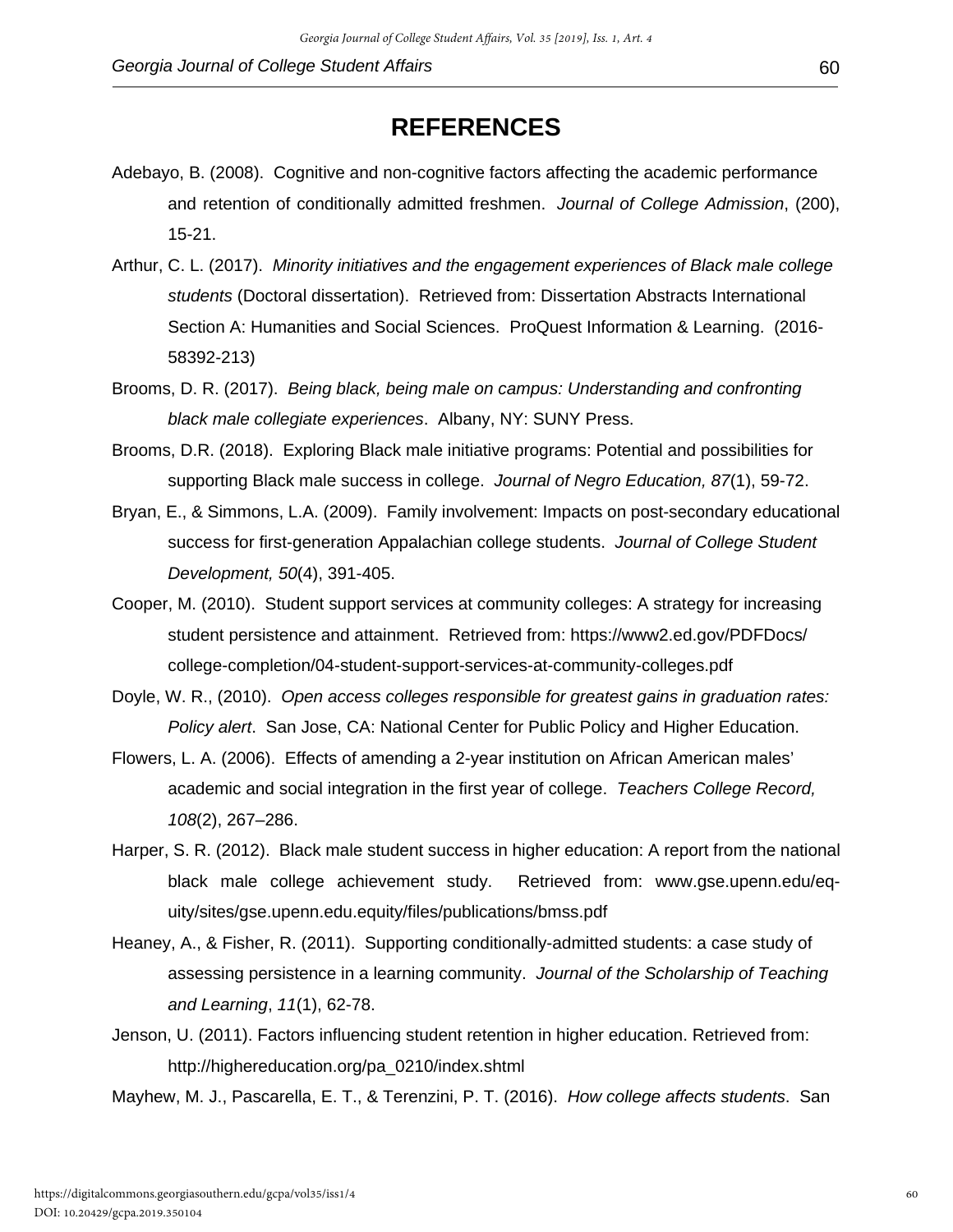Francisco, CA: Jossey-Bass

Mutua, A. (2006). *Progressive black masculinities*. New York, NY: Routledge.

- McCarron, F.P., & Inkelas, K.K. (2006). The gap between educational aspirations and attainment for first-generation college students and the role of parental involvement. *Journal of College Student Development, 47*(5), 534-549.
- Nora, A., & Crisp, G. (2012). Student persistence and degree attainment beyond the first year in college: Existing knowledge and directions for future research. In A. Seidman (Ed.), *College student retention: Formulas for student success* (pp. 129-153), Lanham, MD: Rowman & Littlefield.
- Palmer, R. T., & Davis, R. J. (2012). Diamond in the rough: The impact of a remedial program on college access and opportunity for black males at an historically black institution. *Journal of College Student Retention: Research, Theory & Practice*, *13*(4), 407-430.
- Pascarella, E. T. (1985). Students' affective development within the college environment. *Journal of Higher Education*, *56*(6), 640-663.
- Strauss, A. (1987). *Qualitative Analysis for Social Scientists.* Cambridge, UK: Cambridge University Press.
- Superville, D. (2015). Graduation rates rise: Gap between black and white males grows, report says. Retrieved from: http://blogs.edweek.org/edweek/District\_Dossier/2015/02/as\_nation graduation rate grew.html

University System of Georgia (2016). Retrieved from: http://www.usg.edu

- Wood, J.L. & Williams, R. C. (2013). Persistence factors for black males in the community college: An examination of background, academic, social, and environmental variables. *Spectrum: A Journal on Black Men, 1*(2), 1-28.
- Wood, J.L, Newman, C. B., & Harris III, F. (2015). Self-efficacy as a determinant of academic integration: An examination of first-year black males in the community college. *Western Journal of Black Studies*, *39*(1), 3–17.